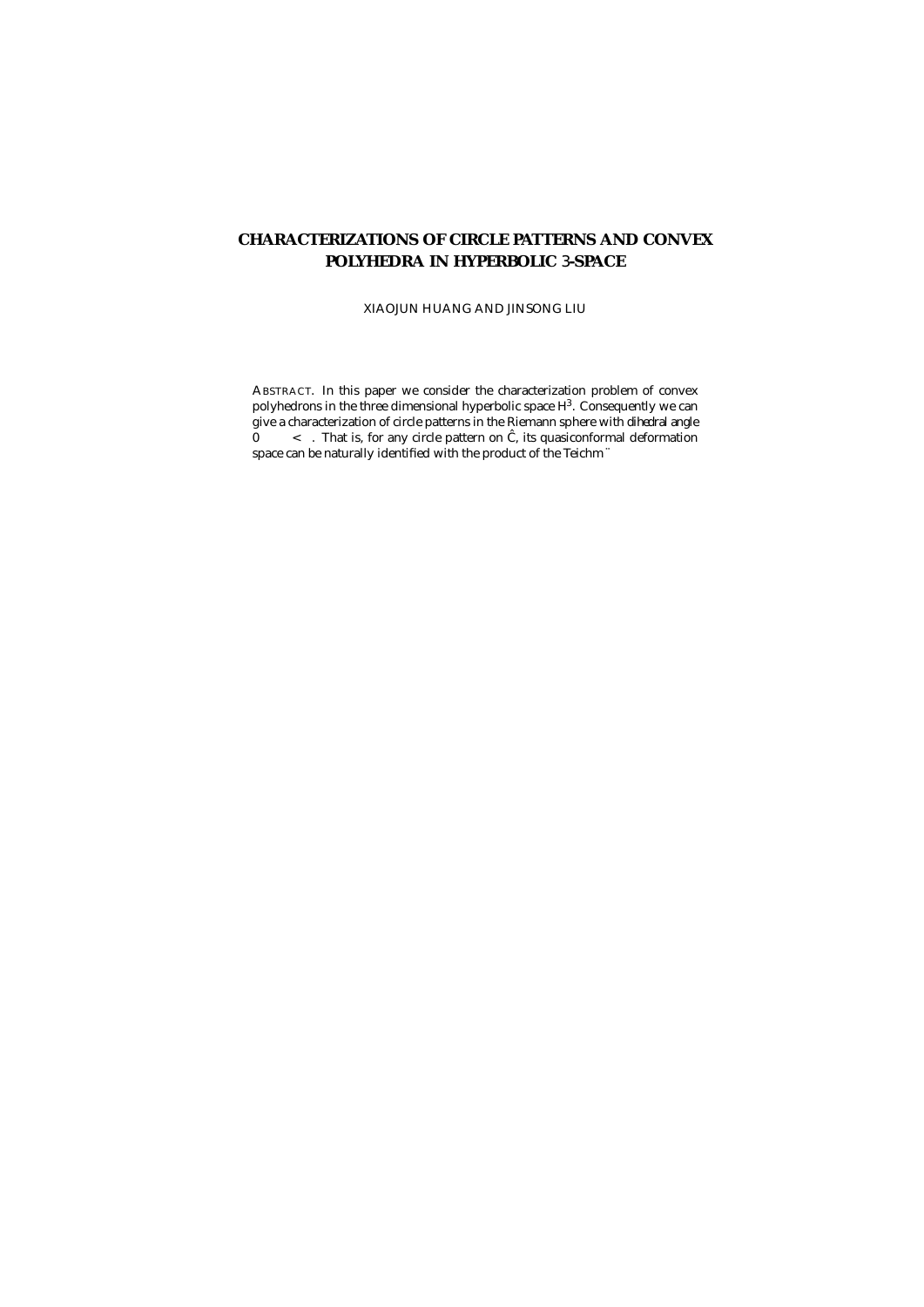XIAOJUN HUANG AND JINSONG LIU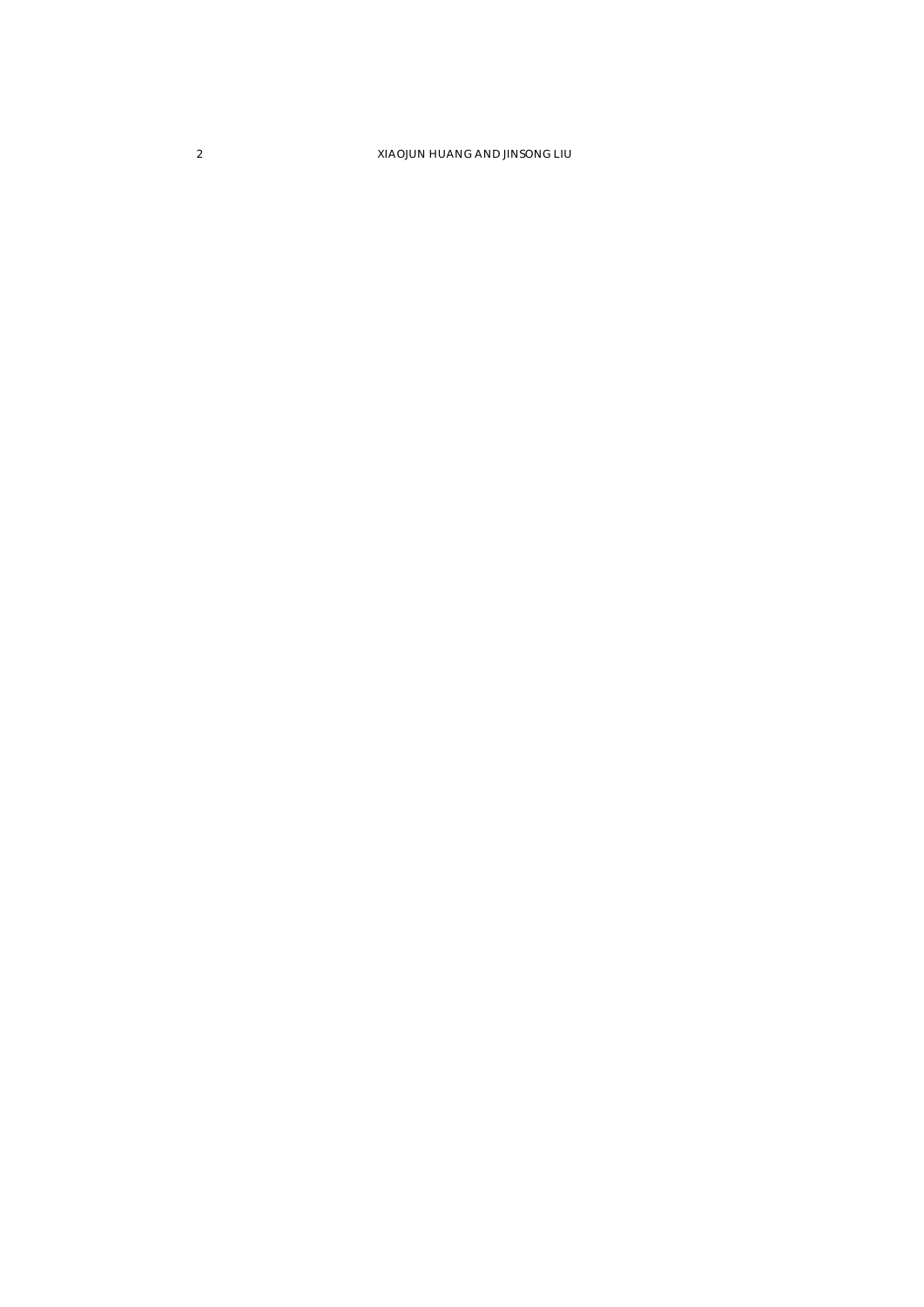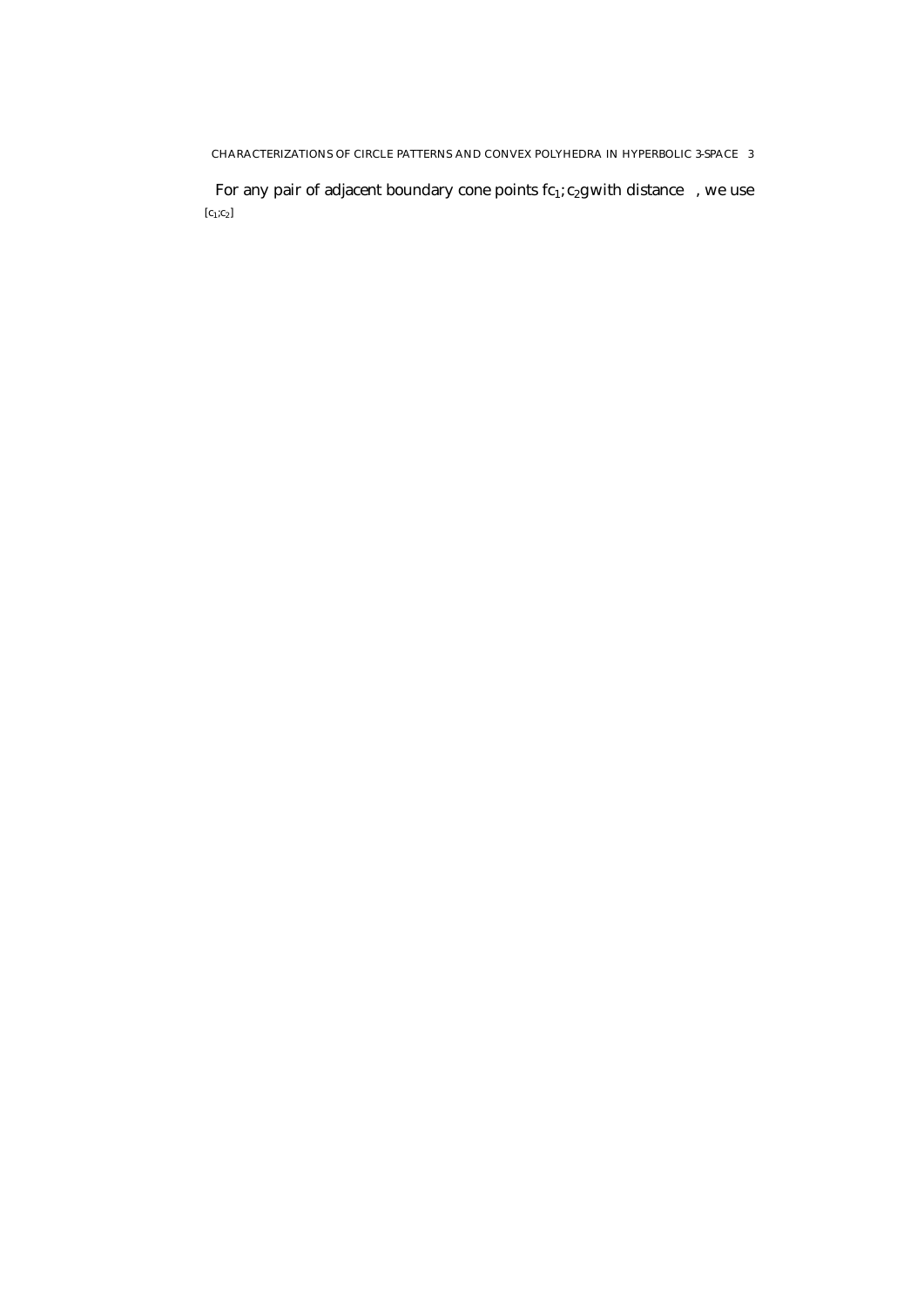Theorem 0.7. Assume that G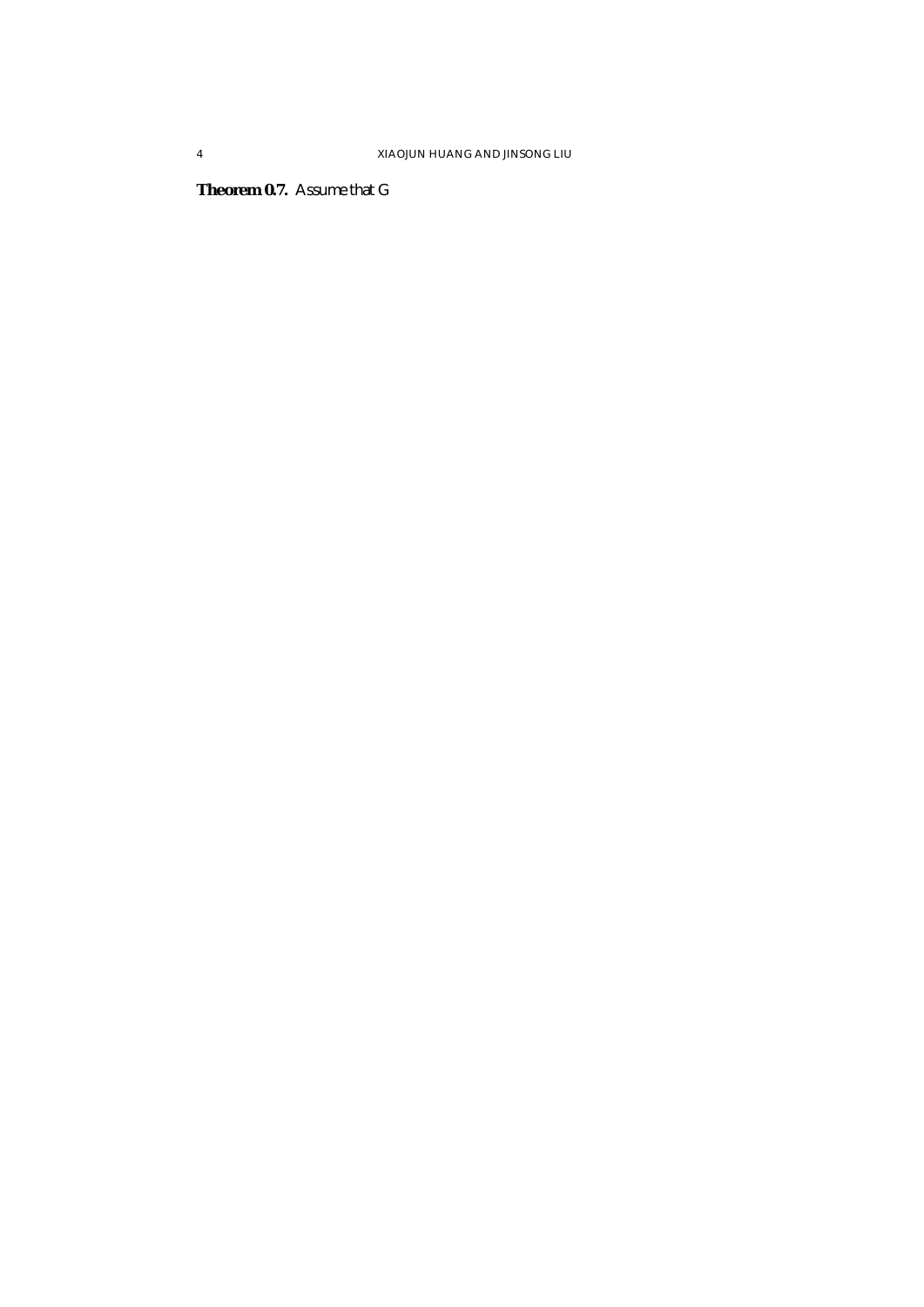**Theorem 1.1.** *A metric space* (*Q*; *g*) *is the polar image of a finite volume polyhedron if and only if it satisfies the following conditions:*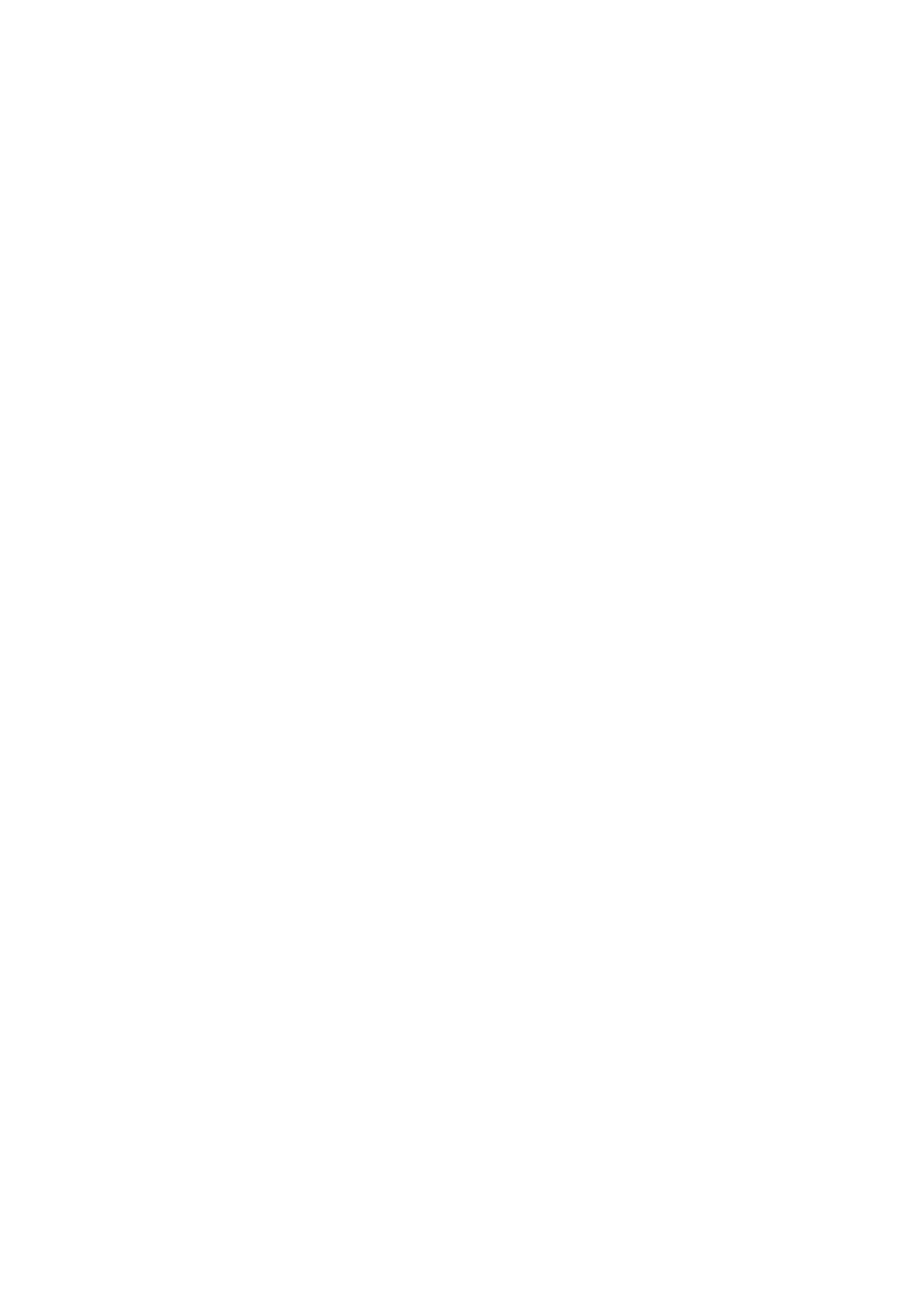2. CIRCLE PATTERNS

For any 0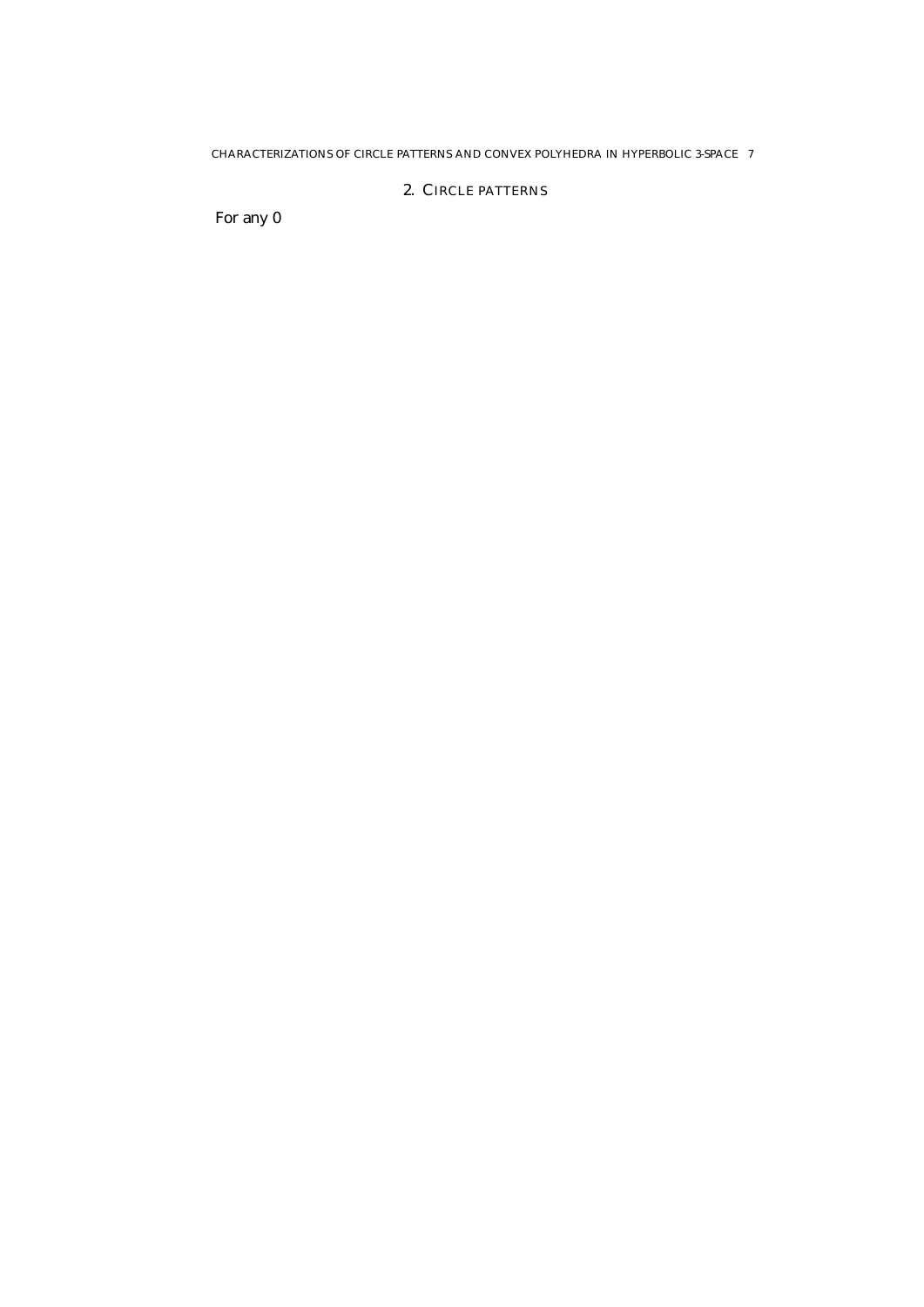Then Theorem 0.4 and Theorem 0.5 imply the following two results. **Theorem 2.1.**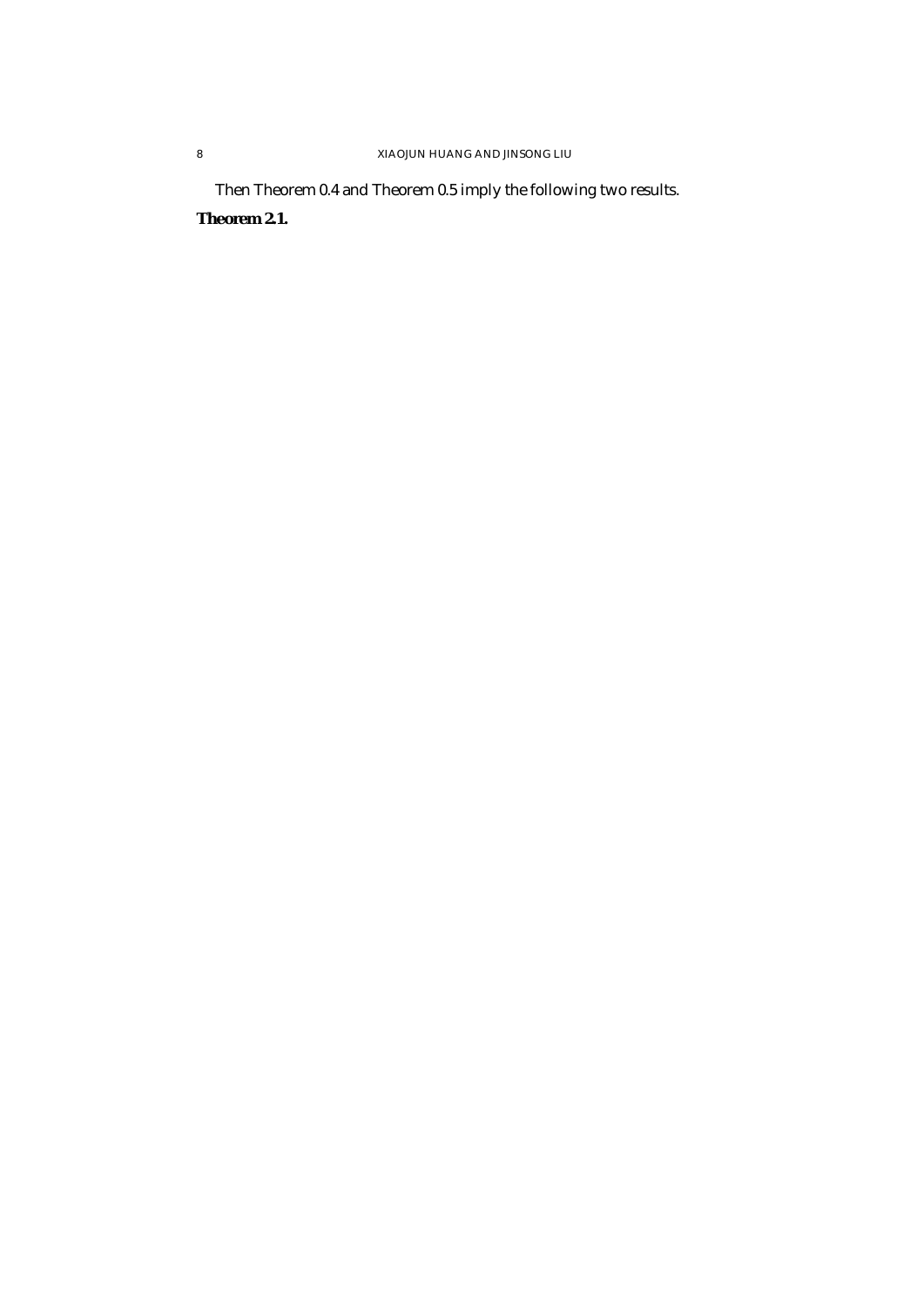conditions 1 6 in Section 0. Obviously it satisfies the conditions 1; 2; 5 in Section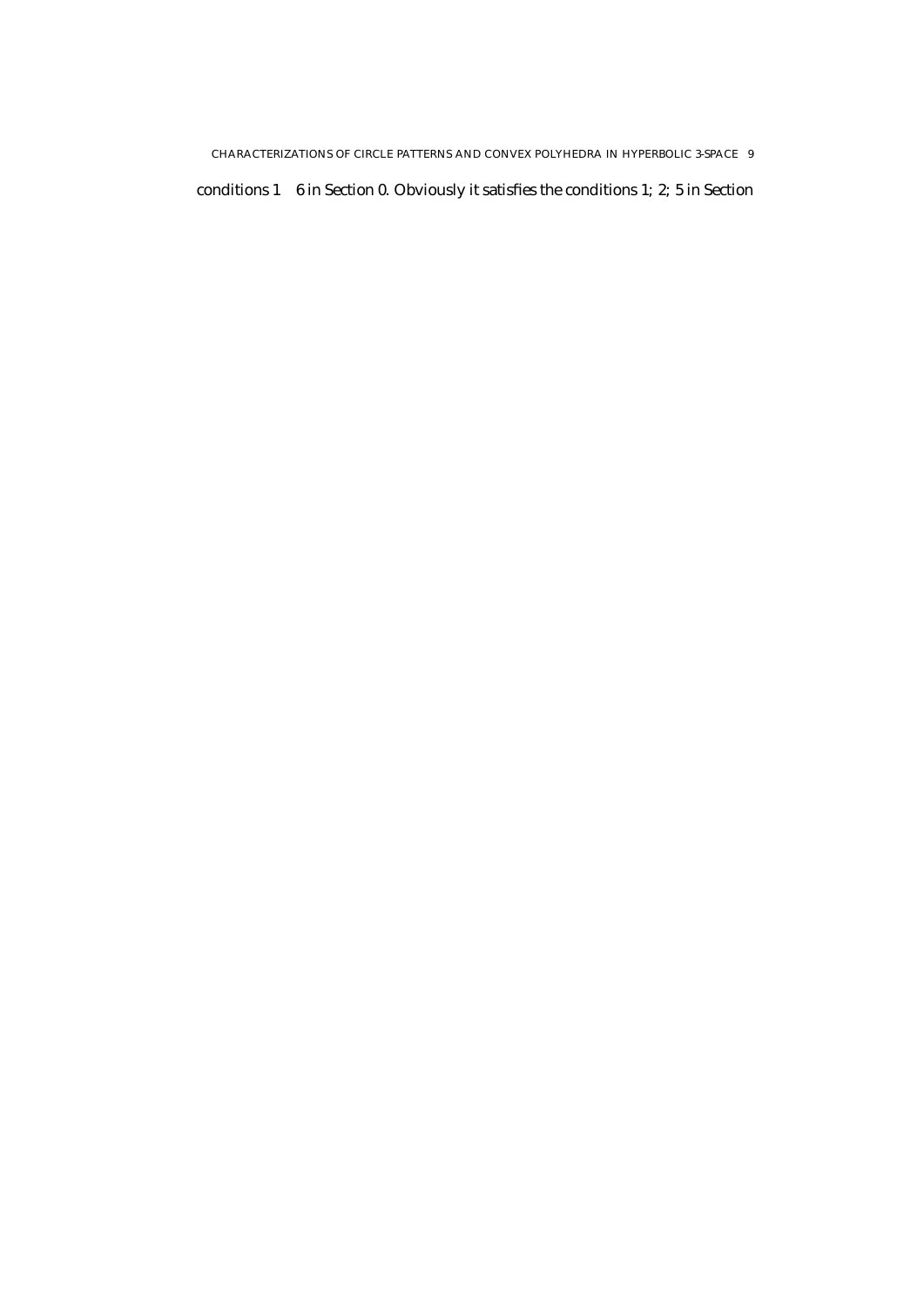Lay down a regular hexagonal packing of circles in C, say each of radius 1=*n*. OJUN HUponent4 0 TD;(=)]**BiloF14 9r0620BD202007B6(d)iBiloF1T**D808237D 17(0 TDaus)ITJ/E46.875677D 11.0 TD[(1)]TJ/E78.8.82T3.2688)0 TD[(,)-335(say)-309 T3.2688like7(cir)(By)731u<br>DV a STIMMETH MOVE THE CILCLE DARKING SOFTHE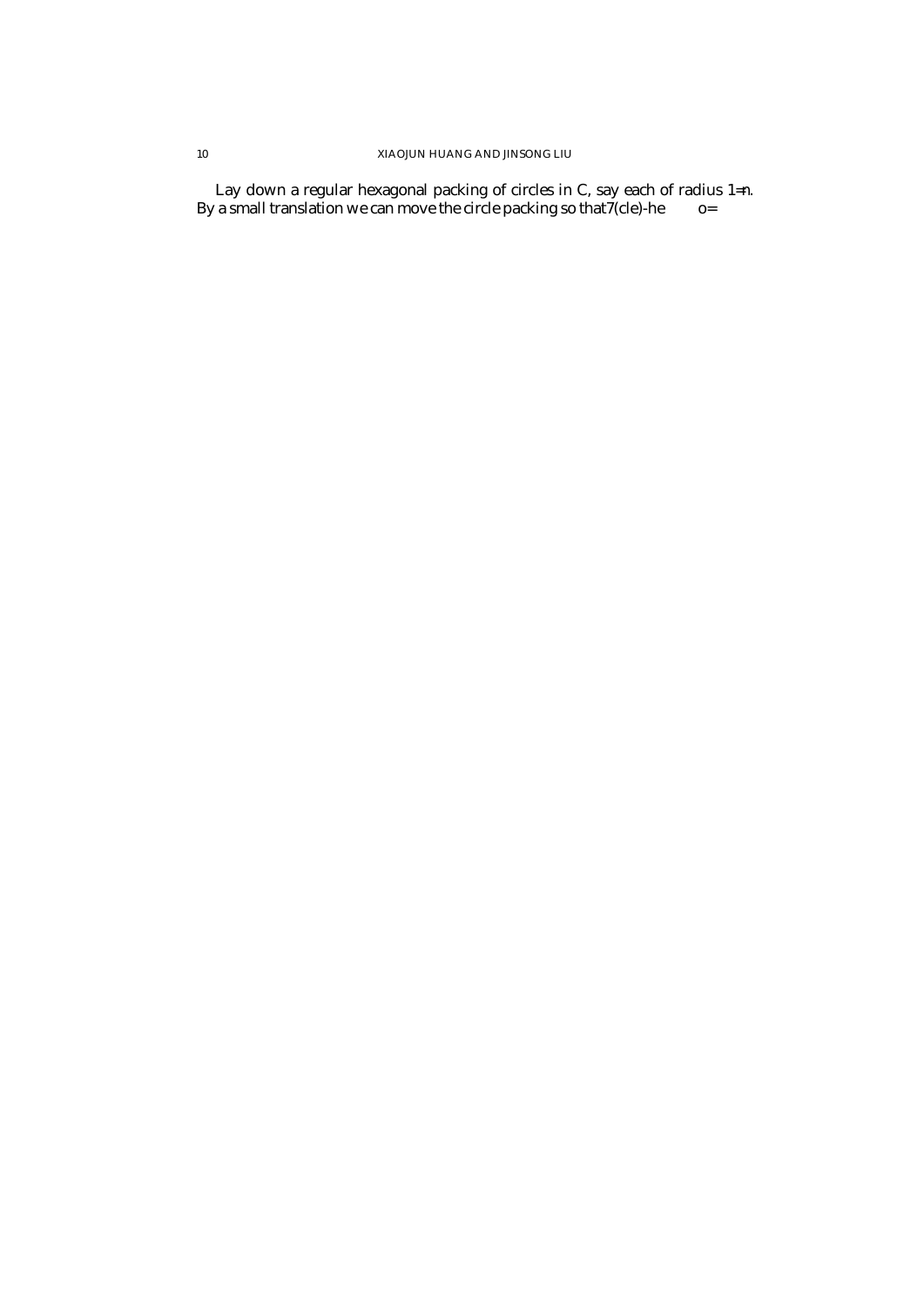In general, it is hard to determine the combinatorial structure of the polyhedron P˜ *n*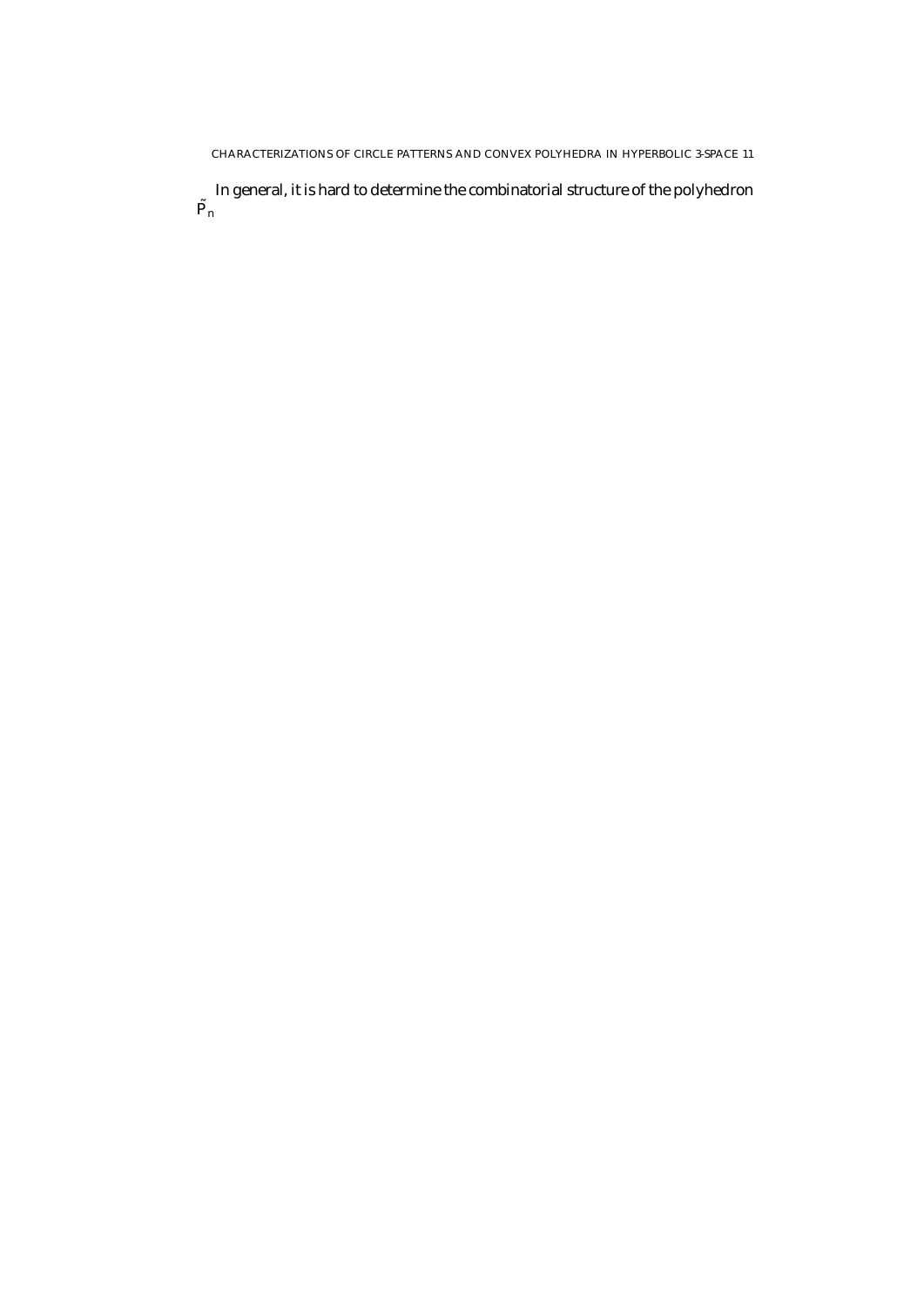Proof. Fix  $A_3$  as the origin. We also assume that  $A_2$  lies on the positive real axis. Let *z* denote the complex coordinate of *A*1. Hence *z*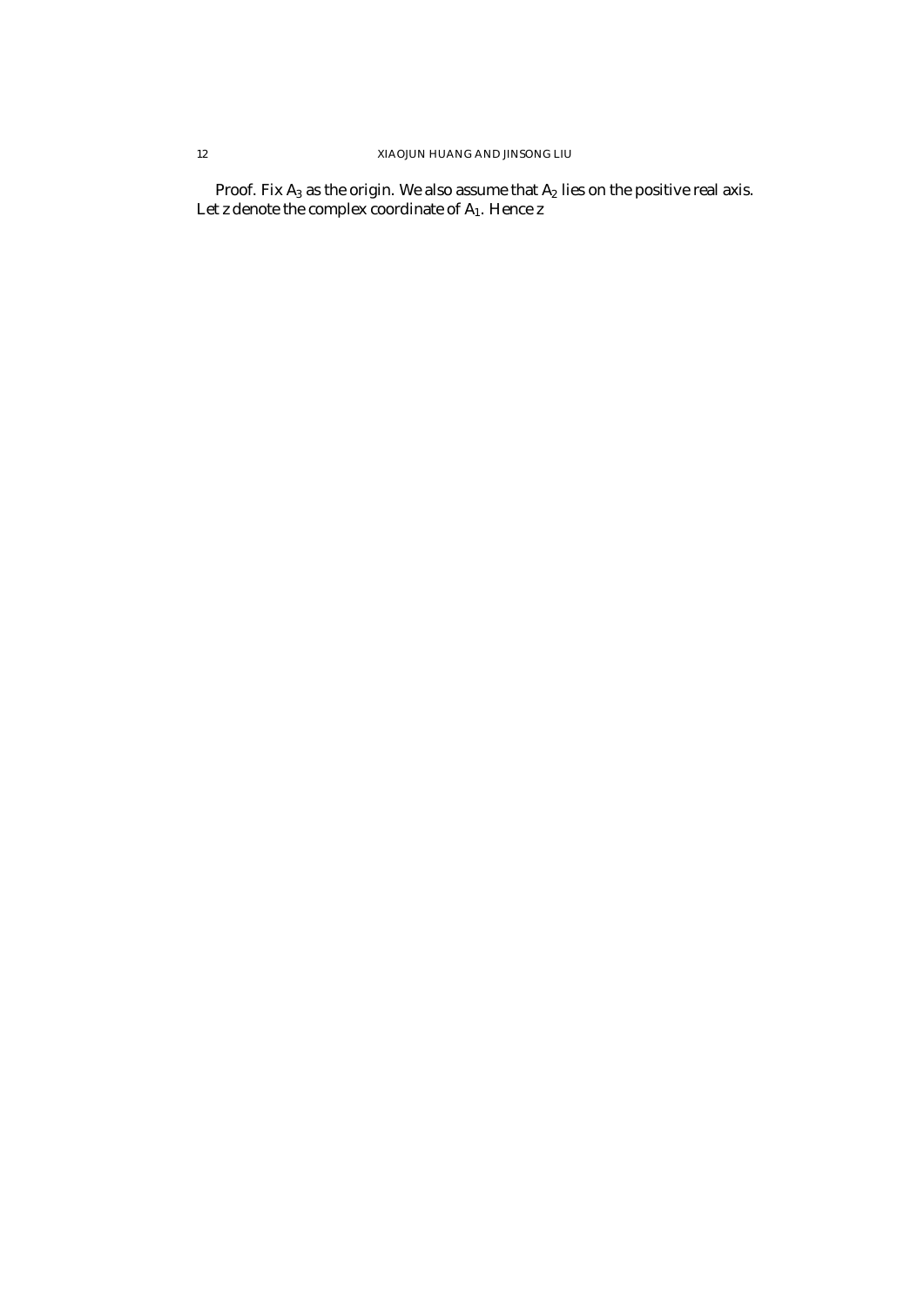angle ). We will call these degenerate edges. Under the polar map  $\Rightarrow$   $S^2_{1:}\$ s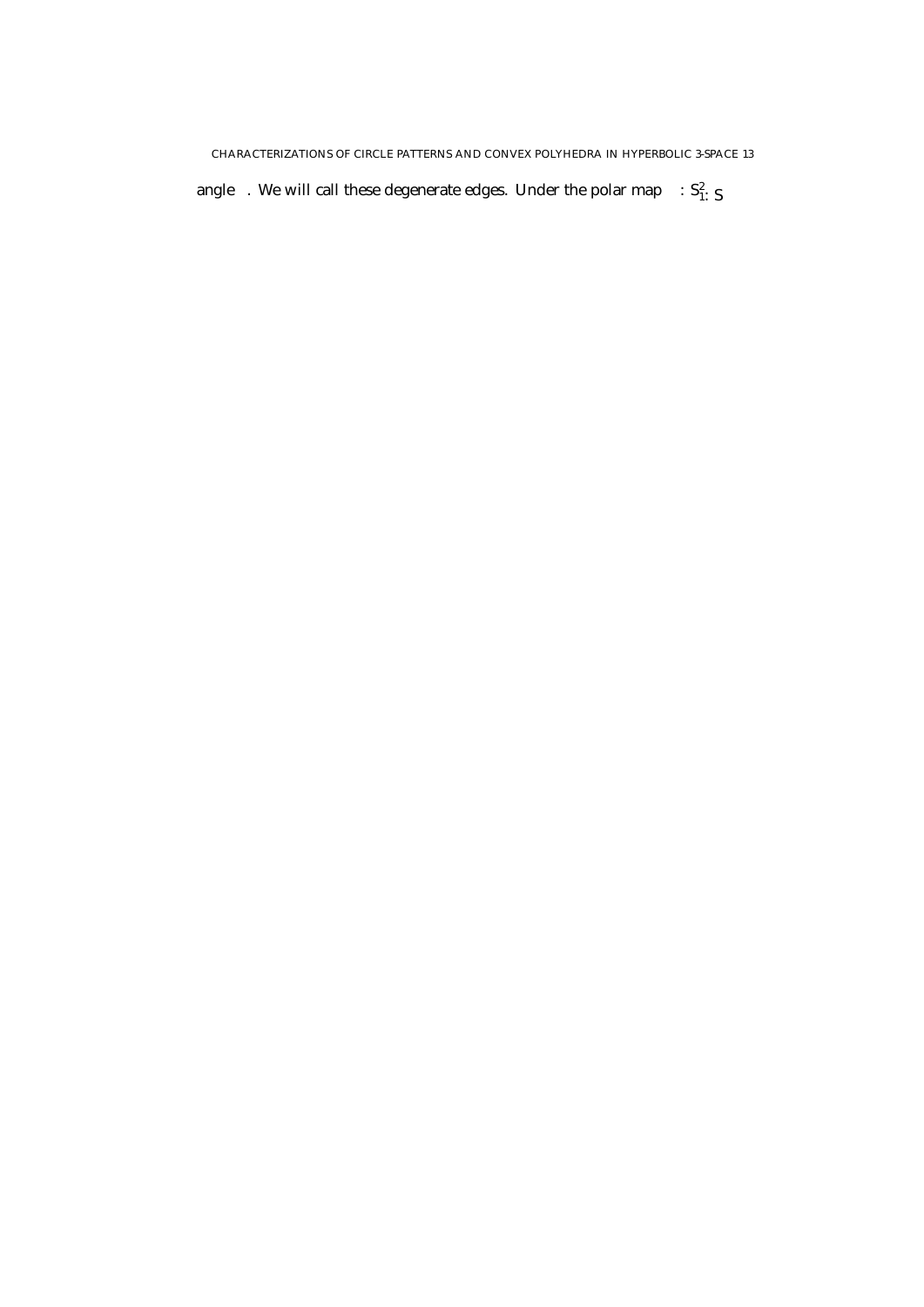Here *P*(*v*0) denote some boundary circle of *I*<sup>1</sup> such that *z*<sup>0</sup> 2 @*I*1\*P*(*v*0). See [13, 5]. It is immediately that  $(P^{\mathbf{0}}(v_{j_0}))$  =  $(P(v_{j_0})) < \mathbf{j} \cdot (Z_0) \mathbf{j} < 1$ , which is a contradiction to (6). If *z*<sup>0</sup> is the tangent point of two adjacent circles *P*(*vj*); *P*(*vj*+1), a simple calculation shows that **.**  $\blacksquare$ 

(8) 
$$
\mathbf{j} \cdot \mathbf{j} \cdot (z_0) \mathbf{j} = \frac{1}{(P(v_j))} + \frac{1}{(P(v_{j+1}))} + \frac{1}{(P(v_j))} + \frac{1}{(P(v_{j+1}))} + \frac{1}{(P(v_{j+1}))} + \frac{1}{(P(v_{j+1}))} + \frac{1}{(P(v_{j+1}))} + \frac{1}{(P(v_{j+1}))} + \frac{1}{(P(v_{j+1}))} + \frac{1}{(P(v_{j+1}))} + \frac{1}{(P(v_{j+1}))} + \frac{1}{(P(v_{j+1}))} + \frac{1}{(P(v_{j+1}))} + \frac{1}{(P(v_{j+1}))} + \frac{1}{(P(v_{j+1}))} + \frac{1}{(P(v_{j+1}))} + \frac{1}{(P(v_{j+1}))} + \frac{1}{(P(v_{j+1}))} + \frac{1}{(P(v_{j+1}))} + \frac{1}{(P(v_{j+1}))} + \frac{1}{(P(v_{j+1}))} + \frac{1}{(P(v_{j+1}))} + \frac{1}{(P(v_{j+1}))} + \frac{1}{(P(v_{j+1}))} + \frac{1}{(P(v_{j+1}))} + \frac{1}{(P(v_{j+1}))} + \frac{1}{(P(v_{j+1}))} + \frac{1}{(P(v_{j+1}))} + \frac{1}{(P(v_{j+1}))} + \frac{1}{(P(v_{j+1}))} + \frac{1}{(P(v_{j+1}))} + \frac{1}{(P(v_{j+1}))} + \frac{1}{(P(v_{j+1}))} + \frac{1}{(P(v_{j+1}))} + \frac{1}{(P(v_{j+1}))} + \frac{1}{(P(v_{j+1}))} + \frac{1}{(P(v_{j+1}))} + \frac{1}{(P(v_{j+1}))} + \frac{1}{(P(v_{j+1}))} + \frac{1}{(P(v_{j+1}))} + \frac{1}{(P(v_{j+1}))} + \frac{1}{(P(v_{j+1}))} + \frac{1}{(P(v_{j+1}))} + \frac{1}{(P(v_{j+1}))} + \frac{1}{(P(v_{j+1}))} + \frac{1}{(P(v_{j+1}))} + \frac{1}{(P(v_{j+1}))} + \frac{1}{(P(v_{j+1}))} + \frac{1}{(P(v_{j+1}))} + \frac{1}{(
$$